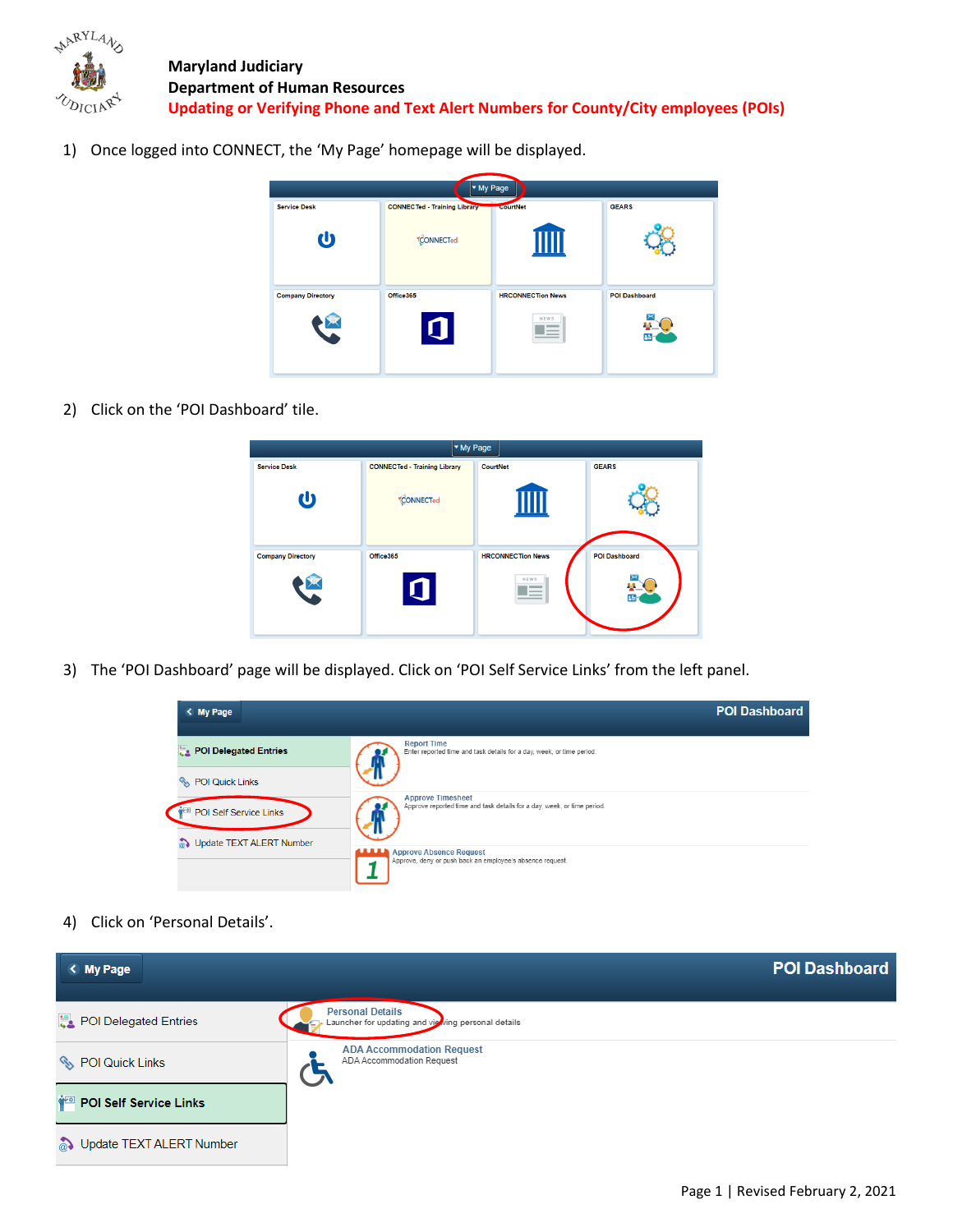

5) The 'Personal Details' page will be displayed. Click 'Contact Details'.

| < POI Dashboard    |                            | <b>Personal Details</b> |
|--------------------|----------------------------|-------------------------|
|                    |                            |                         |
| Addresses          | <b>Addresses</b>           |                         |
| Contact Details    | <b>Home Address</b>        |                         |
| <b>B</b> Name      | Current                    | $\mathcal{E}$           |
| Emergency Contacts |                            |                         |
|                    | <b>Mailing</b>             |                         |
|                    | No data exists.            |                         |
|                    | <b>Add Mailing Address</b> |                         |

6) The 'Contact Details' page will be displayed. To add a phone or text alert number select the "+" at the top of the box.

| < POI Dashboard    |                        |                  | <b>Personal Details</b> |              |  |
|--------------------|------------------------|------------------|-------------------------|--------------|--|
|                    |                        |                  |                         |              |  |
| Addresses          | <b>Contact Details</b> |                  |                         |              |  |
| Contact Details    |                        |                  |                         |              |  |
| <b>B</b> Name      |                        |                  |                         |              |  |
| Emergency Contacts | <b>Number</b>          | <b>Extension</b> | Type                    | Preferred    |  |
|                    |                        |                  | <b>Business</b>         |              |  |
|                    |                        |                  | Mobile                  | $\checkmark$ |  |
|                    |                        |                  | <b>Text Alert</b>       |              |  |

- 7) Upon selecting the "+", the 'Phone Number' box will appear. You will then be prompted to:
	- a. Select the type of number (i.e. Text Alert).
	- b. Check the preferred box for business numbers only.
		- i. *Reminder: The number selected as preferred will appear in the Outlook address book and CourtNet phone directory.*
	- c. Enter the phone number.
	- d. Enter the extension, if applicable.

| Cancel           | <b>Phone Number</b> | Save |
|------------------|---------------------|------|
| *Type            |                     |      |
| Preferred        |                     |      |
| <b>Number</b>    |                     |      |
| <b>Extension</b> |                     |      |
|                  |                     |      |
|                  |                     |      |
|                  |                     |      |
|                  |                     |      |
|                  |                     |      |

- 8) Upon making any changes, click "Save".
- 9) From the 'Personal Details' page you can make other changes. For name changes, please contact your Court Administrator or designee.